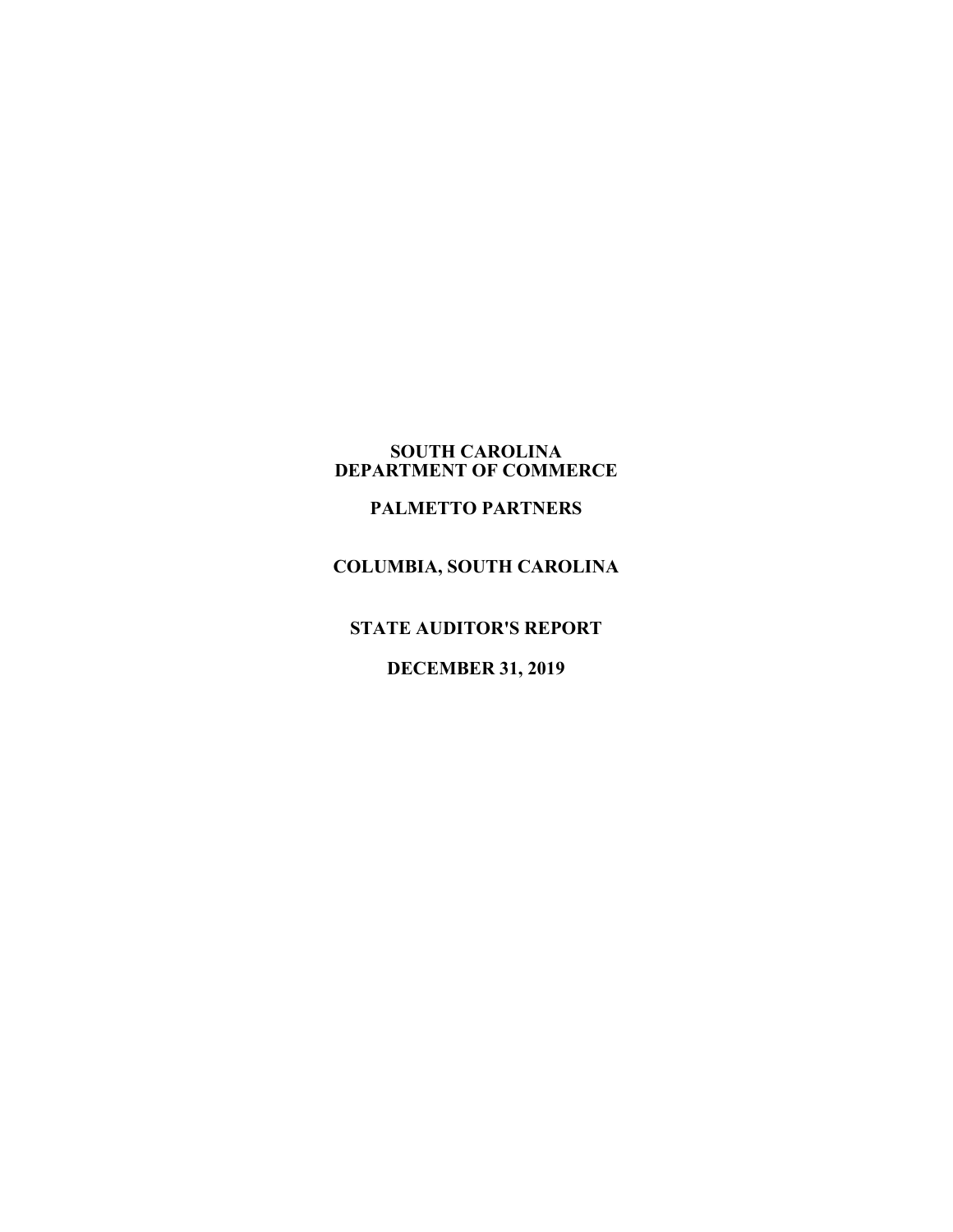

Independent Accountant's Report On Applying Agreed-Upon Procedures

May 1, 2020

Mr. Robert M. Hitt, III, Secretary of Commerce South Carolina Department of Commerce Columbia, South Carolina

We have performed the procedures described in Attachment 1, which were agreed to by the management of the South Carolina Department of Commerce (the Department), on the systems, processes and behaviors related to financial activity of the Department's Palmetto Partners Composite Reservoir Account (the Account) for the calendar year ended December 31, 2019. The Department's management is responsible for the systems, processes and behaviors related to financial activity. The sufficiency of these procedures is solely the responsibility of the specified parties in this report. Consequently, we make no representation regarding the sufficiency of the procedures described in Attachment 1 either for the purpose for which the agreed-upon procedures report has been requested or for any other purpose.

The accompanying unaudited Statement of Cash Receipts, Disbursements and Changes in Cash Balances – Cash Basis Method of Accounting for the Year Ended December 31, 2019 represents a summarization of data derived from the accounting records of the Account prepared by staff of the Department.

This agreed-upon procedures engagement was conducted in accordance with attestation standards established by the American Institute of Certified Public Accountants. We were not engaged to and did not conduct an examination or review, the objective of which would be an opinion or conclusion, respectively, on the systems, processes and behaviors related to financial activity of the Account. Accordingly, we do not express an opinion or conclusion. Had we performed additional procedures, other matters might have come to our attention that would have been reported to you.

The concept of materiality does not apply to findings to be reported in an agreed-upon procedures engagement. Therefore, all findings from the application of the agreed-upon procedures must be reported unless the definition of materiality is agreed to by the specified parties. Management of the Department has agreed that the following deficiencies will not be included in the State Auditor's Report on Applying Agreed-Upon Procedures:

• Errors of less than \$1,000 related to cash receipts and non-payroll cash disbursements transactions.

This report is intended solely for the information and use of the management of the South Carolina Department of Commerce and is not intended to be and should not be used by anyone other than these specified parties. However, this report is a matter of public record and its distribution is not limited.

George & Kennedy, II

George L. Kennedy, III, CPA State Auditor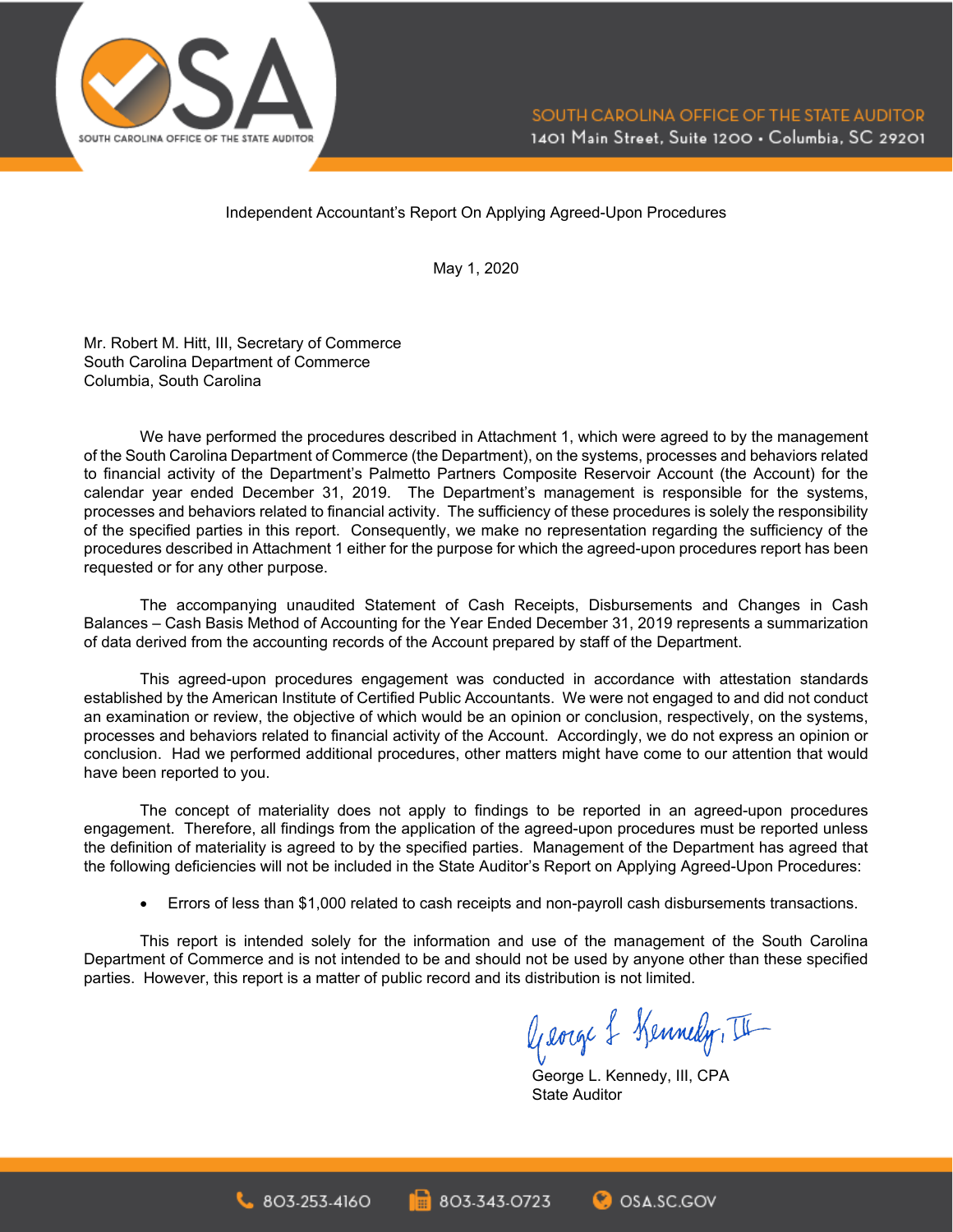#### **South Carolina Office of the State Auditor Agreed - Upon Procedures Related to the Department of Commerce - Palmetto Partners (P32)**

### **Cash Receipts**

- 1. Compare current year cash receipt balances to those of the prior year. Obtain from management an understanding of the variations in the following classifications: SEUS – Japan, Match Making Events, and Tradeshow/Site Consultant.
- 2. Haphazardly select fifteen cash receipt transactions and inspect supporting documentation to determine:
	- The transaction is properly classified in the accounting records in accordance with the Department's policies and procedures and conforms with the purpose of the composite reservoir account.
	- The receipt was deposited in a timely manner, in accordance with Proviso 117.1 of the Appropriation Act.
	- The receipt is recorded in the proper year.

We found no exceptions as a result of these procedures.

#### **Cash Disbursements**

- 3. Compare current year cash disbursement balances to those of the prior year. Obtain from management an understanding of the variations in the following classifications: SEUS – Japan, Woman's US Open, and Workforce - ManuFirst.
- 4. Haphazardly select fifteen disbursements and inspect supporting documentation to determine:
	- The transaction is properly classified in the accounting records in accordance with the Department's policies and procedures and conforms with the purpose of the composite reservoir account.
	- All supporting documentation and approvals required by the Department are present and agree with the invoice.
	- The transaction is a bona fide expenditure of the Account.
	- The disbursement is recorded in the proper year.
	- Clerical accuracy / proper sales/use tax.

We found no exceptions as a result of these procedures.

## **Reconciliations**

- 5. Obtain monthly reconciliations for the Account and for two haphazardly selected reconciliations, perform the following procedures:
	- Determine that selected reconciliations were timely performed, reviewed, and properly documented in accordance with State regulations, and are mathematically correct.
	- Agree applicable amounts from reconciliations to accounting records.
	- Agree applicable amounts from reconciliations to the State Treasurer's Office monthly reports.
	- Determine if reconciling differences were adequately explained and properly resolved.
	- Determine if necessary adjusting entries were made in the accounting records.

We found no exceptions as a result of this procedure.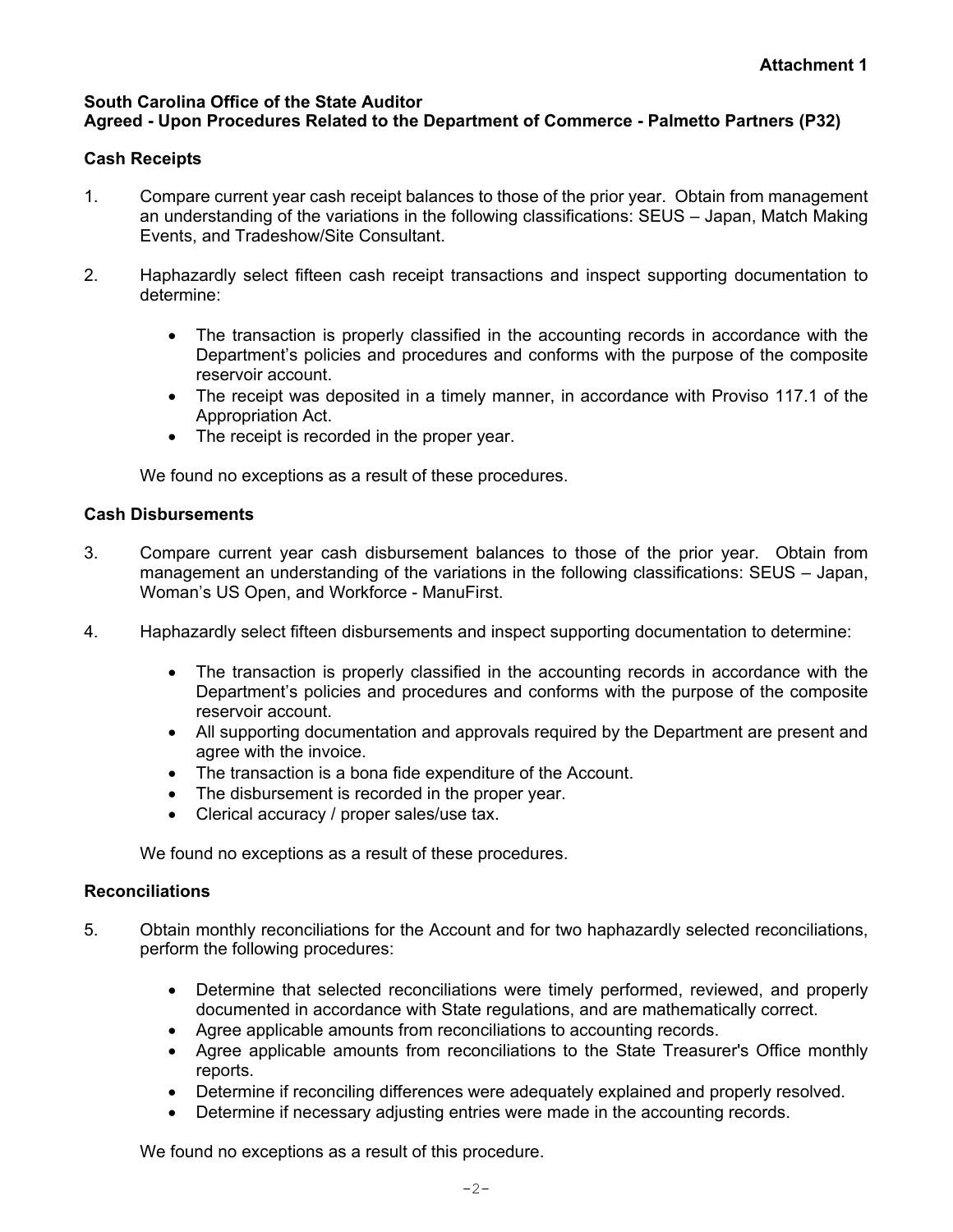#### **Financial Statement Tie-Out**

- 6. Obtain the unaudited Statement of Cash Receipts, Disbursements and Changes in Cash Balances for the year ended December 31, 2019 prepared by management and determine:
	- The amounts agree by classification to the accounting records.
	- The mathematical accuracy of the statement.

We found no exceptions as a result of this procedure.

#### **Bank Account Transparency**

- 7. Obtain the fiscal year 2019 Bank Account Transparency and Accountability Report submitted for the Account, per Proviso 117.82 of the Appropriation Act, and determine:
	- The transaction amounts and dates agree to accounting records.
	- The mathematical accuracy of the report.
	- The beginning balance agrees to prior fiscal year ending balance.
	- The report was properly prepared and submitted by the October  $1<sup>st</sup>$  deadline.

We found no exceptions as a result of this procedure.